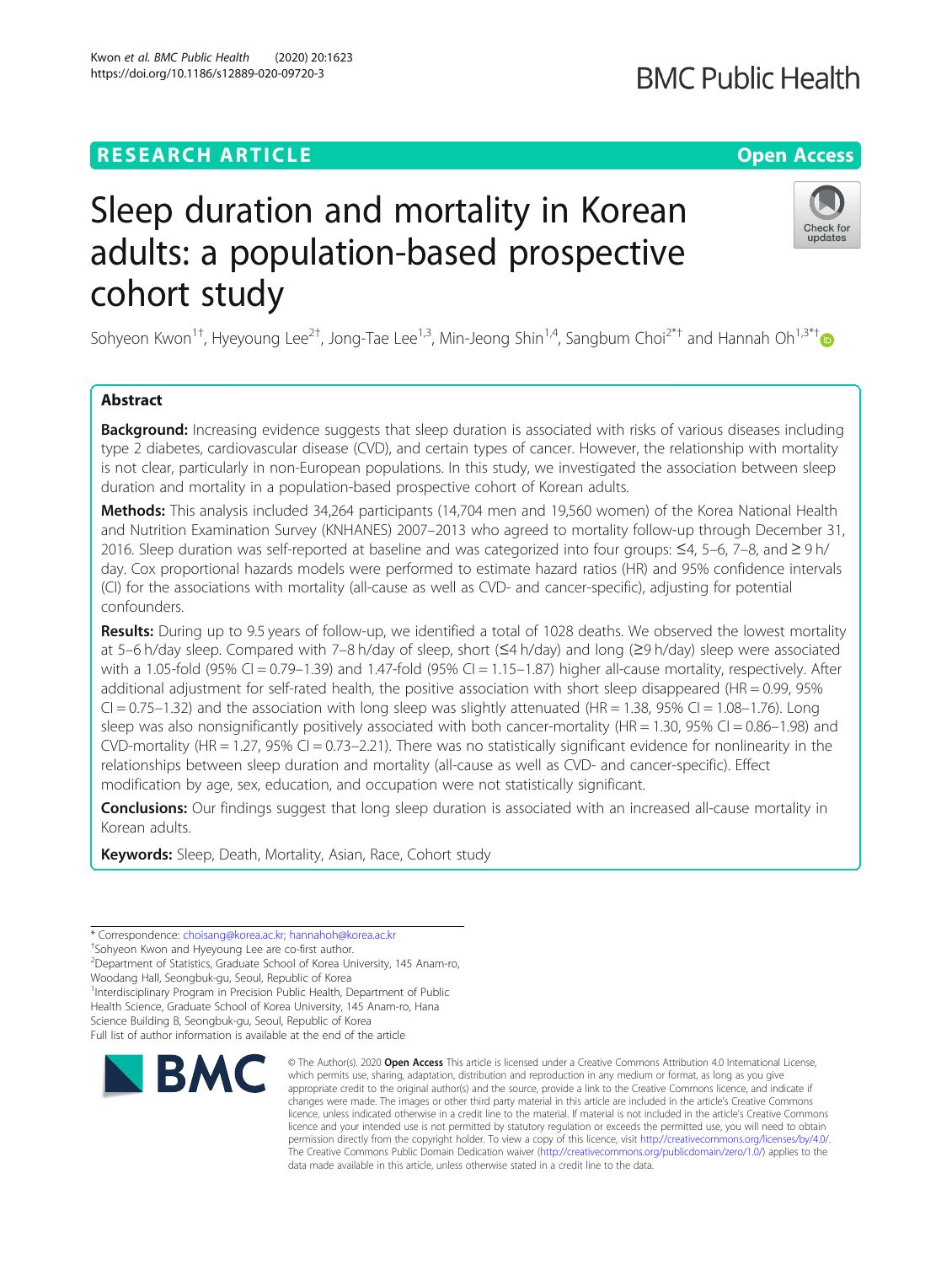#### Background

Sleep is one of the essential activities of human life that has an influence on immune system  $[1-3]$  $[1-3]$  $[1-3]$  $[1-3]$  $[1-3]$ , inflammation [[4\]](#page-8-0), metabolic profiles [\[5](#page-8-0)], and energy expenditure [\[6](#page-8-0)]. Studies have shown that poor quality and quantity of sleep may have negative health effects. Both short and long sleep are associated with increased risks of type 2 diabetes [\[7\]](#page-8-0), cardiovascular disease (CVD) [[8\]](#page-8-0), and certain types of cancer  $[9, 10]$  $[9, 10]$  $[9, 10]$  $[9, 10]$ . Short sleep, in particular, has been associated with alteration in glucose metabolism, upregulation of appetite  $[6]$  $[6]$ , and increased levels of Creactive protein (a pro-inflammatory marker) [[11](#page-9-0)] and carotid intima-media thickness (atherosclerosis indicators) [[12\]](#page-9-0). Through these relationships with intermediate endpoints and biomarkers, sleep duration is likely to be associated with mortality.

To date, many studies have investigated the relationship between sleep duration and mortality. However, the results are mixed and the exact shape of the relationship is unclear. Some studies reported a U-shaped relationship with all-cause and disease-specific mortality [[13](#page-9-0), [14\]](#page-9-0) showing increased mortality at both  $\langle 7 \text{ and } \rangle 8 \text{ h/day}$  of sleep [[15](#page-9-0)–[17\]](#page-9-0), while others found a positive association with prolonged sleep only [[18](#page-9-0)]. The possible explanations for the inconsistent findings are the inadequate control for confounding by preexisting diseases [[19](#page-9-0), [20\]](#page-9-0), as the failure to control for these biases may lead to misleading results. Further, previous studies that investigated the sleep duration-mortality relationship were primarily conducted in Western countries, limiting generalizability to other populations such as Asians. Because sleep patterns may be influenced by social-cultural factors and personal lifestyle factors such as TV watching and physical activity, sleep patterns, including sleep duration, and their associations with mortality are likely to vary by geographic region [[21](#page-9-0), [22](#page-9-0)]. In this study, we examined the relationship between sleep duration and mortality (all-cause, as well as cancerand CVD-specific) in a population-based prospective cohort of Korean men and women. We accounted for confounding by careful adjustment for potential confounders including demographic characteristics, lifestyle factors, and self-rated health at baseline. To identify the shape of the relationship and the optimal sleep duration associated with the lowest mortality risk, this study further investigated a non-linear dose-response relationship between sleep duration and mortality. Lastly, to identify the most susceptible populations, we also examined the effect modification by demographic and socioeconomic factors.

#### Methods

#### Study population

The Korea National Health and Nutrition Examination Survey (KNHANES) is a series of nationwide crosssectional survey which has been administered by the

Korea Centers for Disease Control and Prevention (KCDC) and the Korean Ministry of Health and Welfare in 1998, 2001, 2005, and annually since 2007. The target population of the survey is comprised of nationally representative non-institutionalized civilians aged 1 year and older. All subjects were selected using a stratified, multistage probability cluster sampling based on sex, age, and geographic area [\[23\]](#page-9-0). Each survey was conducted using similar designs and sampling methods and included three parts: health examinations, a health interview, and a nutrition survey. Trained staff members in the mobile examination centers conducted the health interview, following the standardized KNHANES protocols [\[23](#page-9-0)]. The health interview included the collection of information on demographic characteristics, medical history, self-rated health, and lifestyle (including sleep duration). All participants provided informed consent and the survey was approved by the Ethics Committee of the KCDC.

This analysis included the KNHANES 2007–2013 participants who agreed to mortality follow-up through December 31, 2016. Among 58,423 KNHANES 2007–2013 participants, 53,420 (91%) agreed to mortality follow up. Baseline characteristics were similar between participants who agreed vs. did not agree to mortality follow up, except that those who agreed had slightly higher levels of education. Among 53,420 participants with mortality data, we excluded those who were at age  $\leq 19$ years ( $n = 13,452$ ), had missing or implausible values of sleep duration (≤2 or ≥ 22 h/day) (*n* = 1344), were currently pregnant ( $n = 201$ ), and had unknown or extreme values of body mass index (BMI; <15 or > 50 kg/m<sup>2</sup>)  $(n = 155)$ . To reduce confounding by preexisting diseases, we further excluded participants who reported to have a history ("have ever had a diagnosis" or "currently have") of cancer ( $n = 1163$ ), stroke ( $n = 779$ ), or heart disease ( $n = 851$ ) at baseline, those with missing information or reported to have "very poor" self-rated health  $(n = 1118)$  at baseline, and those who died during the first year of follow-up ( $n = 93$ ). The final analytic population included a total of 34,264 participants (14,704 men and 19,560 women).

#### Assessment of sleep duration

During health interview, participants were asked to report the average hours (in integer) of sleep per day during the past year. Based on this information, we created a categorical sleep duration variable of four levels  $(\leq 4, \ldots, \leq 4)$ 5–6, 7–8, and ≥ 9 h/day) and used 7–8 h/day, the most common category, as the reference level.

#### Mortality ascertainment

The vital records (e.g., death status, date and causes of death) of study participants were ascertained through the linkage to death certificates and medical records.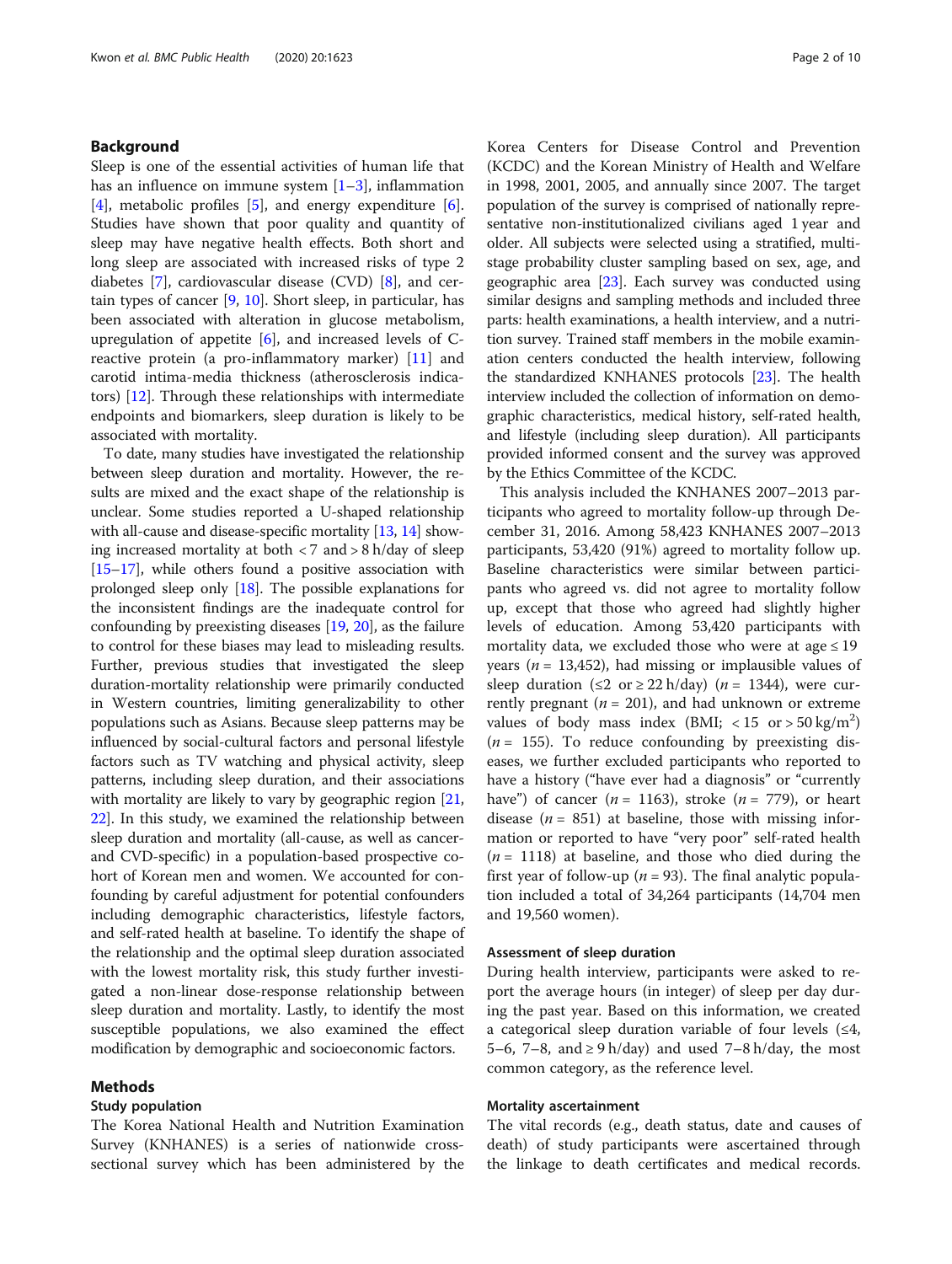Information on primary causes of death were indicated in the International Classification of Diseases and Related Health Problems (ICD-10) code. The endpoints of our analyses were all-cause mortality, CVD mortality (including stroke and heart disease; I00-I99), and cancer mortality (C00-D48).

#### Covariate assessment

Weight and height were measured at physical examination. BMI was calculated by weight (kg) divided by height squared  $(m^2)$ . Given a nonlinear relationship with mortality, BMI was categorized into four groups based on the Asia-Pacific obesity classification cutpoints  $[24]$  $[24]$ : < 18.5 (underweight),  $18.5-22.9$  (normal),  $23.0-24.9$  (overweight) and  $\ge$  $25.0 \text{ kg/m}^2$  (obesity). Demographic characteristics and lifestyle information was assessed via health interview. Participants' reports on alcohol drinking history (never, at least once), frequency  $\left( < 1 \right.$  time/month, 1 time/month, 2-4 times/month, 2–3 times/week, 4 times/week), and the usual drinking amount  $(1-2, 3-4, 5-6, 7-9, ≥10$  glasses) were used to calculate the number of glasses per day of alcohol drinking. Smoking status (never, former, current) was defined using the questionnaire that asked "How many cigarettes have you smoked in your lifetime?" and "Are you currently smoking?" Current smokers were defined as those who have smoked ≥100 cigarettes (five packs) in lifetime and reported as a current smoker. To rule out recent initiators, we used ≥100 cigarettes criteria to define current smokers. Participants were asked to report the average frequency (0–7 days/week) and duration (h/day) they spent on walking, moderate- and vigorous-intensity physical activities. We calculated metabolic equivalent task (MET)-h/wk. of total physical activity for each participant by assigning 3 METs to walking, 4 METs to moderate-intensity activities, and 8 METs to vigorous-intensity activities. According to the National Physical Activity Guideline, we categorized participants into those meeting  $(\geq 10$  MET-hr/wk) vs. not meeting the guideline  $(< 10$  MET-hr/wk). Metabolic syndrome was assessed through health interview and physical examination. Metabolic syndrome was defined as meeting three or more of the following conditions: 1) waist circumference ≥ 85 cm for women and ≥ 90 cm for men, 2) fasting triglyceride level ≥ 150 mg/dL or on hyperlipidemia medication, 3) HDL cholesterol level < 40 mg/dL for men and < 50 mg/dL for women, or on hyperlipidemia medication, 4) fasting blood glucose level  $\geq 100$  mg/dL, on treatment (insulin injection or oral hypoglycemic agent), or reported a diagnosis of diabetes, 5) systolic blood pressure  $\geq$  130 mmHg, diastolic blood pressure  $\geq 85$  mmHg, or on hypertension medication.

#### Statistical analysis

We used Cox proportional hazards models to estimate hazard ratios (HRs) and 95% confidence intervals (CIs) for all-

cause mortality, CVD mortality, and cancer mortality by sleep duration categories. We used age (in month) as the time metameter, stratifying by the calendar year of survey [[25](#page-9-0)]. All analyses were accounted for sampling weights and complex survey design (cluster, strata) [\[23,](#page-9-0) [26\]](#page-9-0). In diseasespecific mortality analyses, we counted the disease-specific death as an outcome event and censored the deaths from other causes, assuming that those who were censored have the same disease-specific mortality as those who continued to be followed. We ascertained that the proportionalhazards assumption was not violated by using log-log plots to check that the curves of sleep duration categories were parallel and by confirming that the interaction with the time variable was not statistically significant ( $p = 0.64$ ). Multivariable models included potential confounders: demographic characteristics (sex, marital status, education, occupation, household income, region) and lifestyle factors (BMI, smoking status, physical activity, alcohol drinking). For each covariate, missing values were less than 3%. We imputed the missing values using predictive mean matching method [\[27](#page-9-0)] for continuous variables and using the most frequent category for categorical variables. For missing values of metabolic syndrome, we created a missing category. In secondary analysis, we additionally adjusted for self-rated health to assess the influence of confounding by subclinical disease. To assess the extent to which the association can be explained by metabolic syndrome, we further adjusted for metabolic syndrome (a potential mediator) [[28](#page-9-0)]. In sensitivity analyses, we excluded deaths that occurred during the first 2 years of follow-up and performed a 2-year time-lagged analysis to assess the influence of subclinical disease at baseline. Because the influence of baseline subclinical disease may be greater with shorter follow-up, we restricted the analyses to those with ≥5 years of followup in a separate sensitivity analysis. To examine the nonlinear shape of the relationship between sleep duration and mortality, we also performed restricted cubic spline analyses with five knots at the 5th, 35th, 50th, 65th, 95th percentiles of sleep duration. We tested for nonlinearity using the likelihood ratio test for comparing restricted cubic spline models vs. linear models. To examine the presence of effect modification, we stratified the analyses by age, sex, education, and occupation and tested for statistical interaction using Wald test for product terms. All statistical analyses were performed using SAS 9.4 (Cary, NC, USA) and R 3.6.1 (Vienna, Austria).

#### Results

During up to 9.5 years of follow up (mean: 6.3 years), 34, 264 participants contributed a total of 181,440 personyears and 1028 total deaths (216 CVD deaths and 352 cancer deaths). Table [1](#page-3-0) shows the baseline characteristics of study participants according to sleep duration categories. Compared with 7–8 h/day of sleep, participants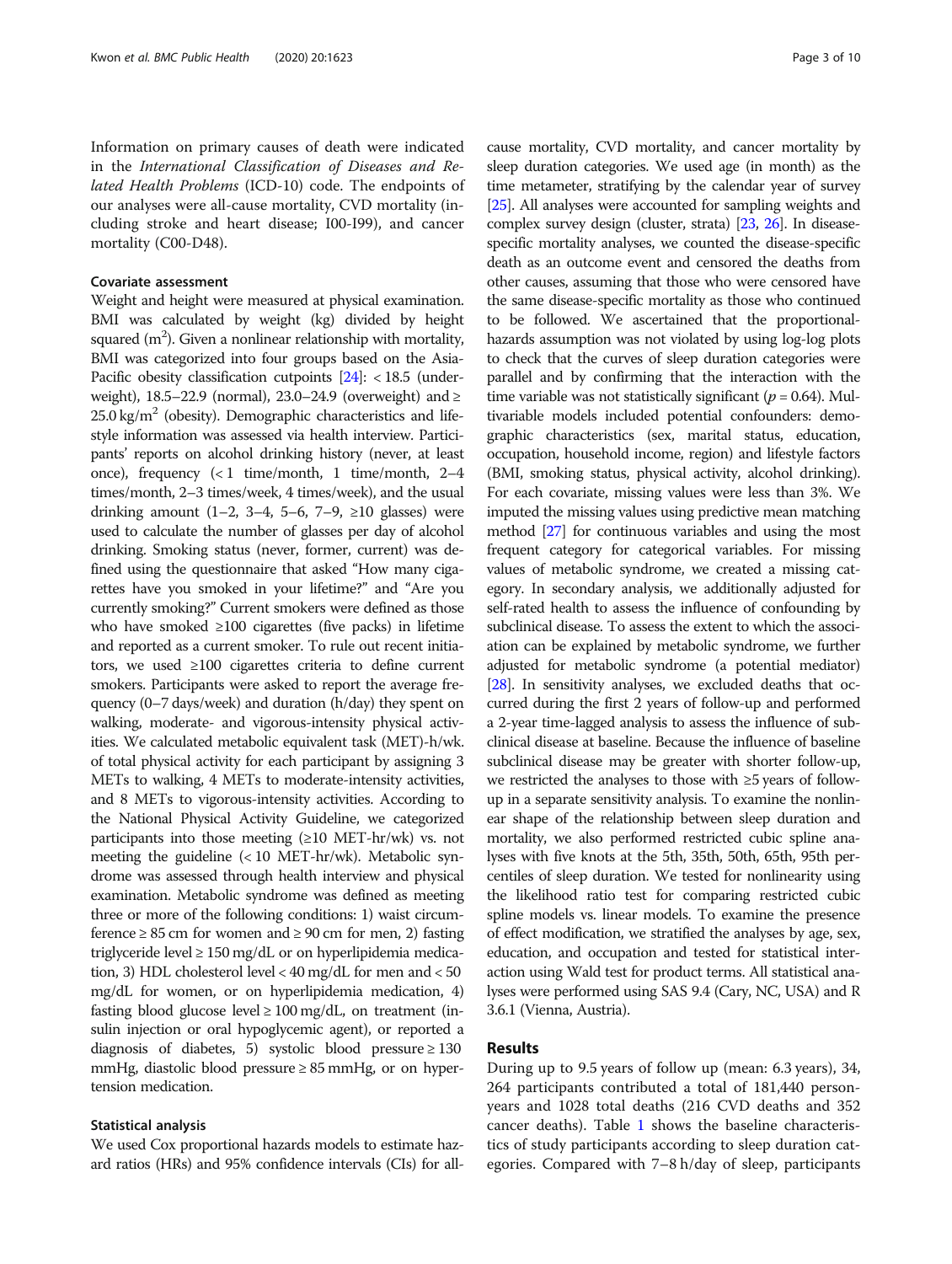### <span id="page-3-0"></span>Table 1 Baseline characteristics of 34,264 study participants by sleep duration

| <b>Characteristics</b>                    | articiparité le fille de la caracterie<br>Sleep Duration, h/day |                                               |             |            |  |  |
|-------------------------------------------|-----------------------------------------------------------------|-----------------------------------------------|-------------|------------|--|--|
|                                           | $\leq$ 4                                                        | $5 - 6$                                       | $7 - 8$     | $\geq$     |  |  |
| N                                         | 1388                                                            | 12,730                                        | 17,589      | 2557       |  |  |
| Weighted N <sup>a</sup>                   | 7,446,267                                                       | 83,398,188                                    | 117,845,933 | 16,421,072 |  |  |
|                                           |                                                                 | Weighted <sup>a</sup> percentage or mean (SD) |             |            |  |  |
| Sex <sup>b</sup>                          |                                                                 |                                               |             |            |  |  |
| Male, %                                   | 37.7                                                            | 52.1                                          | 51.2        | 43.1       |  |  |
| Age (years) <sup>b</sup>                  |                                                                 |                                               |             |            |  |  |
| 20-49, %                                  | 34.1                                                            | 64.0                                          | 69.9        | 66.4       |  |  |
| 50-59, %                                  | 19.4                                                            | 18.7                                          | 16.9        | 13.4       |  |  |
| 60-69, %                                  | 19.1                                                            | 10.1                                          | 8.2         | $8.7\,$    |  |  |
| $\geq 70, %$                              | 27.3                                                            | 7.3                                           | $5.0\,$     | 11.5       |  |  |
| <b>Education</b> <sup>b</sup>             |                                                                 |                                               |             |            |  |  |
| Less than high school, %                  | 59.4                                                            | 27.7                                          | 22.5        | 31.9       |  |  |
| High school, %                            | 25.5                                                            | 38.7                                          | 41.5        | 43.4       |  |  |
| College or higher, %                      | 15.0                                                            | 33.7                                          | 36.0        | 24.6       |  |  |
| Occupation <sup>b</sup>                   |                                                                 |                                               |             |            |  |  |
| Non-physical labor, %                     | 10.7                                                            | 26.4                                          | 25.4        | 13.7       |  |  |
| Physical labor, %                         | 40.7                                                            | 42.8                                          | 40.2        | 36.0       |  |  |
| Unemployed, %                             | 48.6                                                            | 30.8                                          | 34.4        | 50.3       |  |  |
| Household income <sup>b</sup>             |                                                                 |                                               |             |            |  |  |
| Quartile 1 (lowest), %                    | 33.3                                                            | 13.3                                          | 12.1        | 20.0       |  |  |
| Quartile 2, %                             | 25.2                                                            | 26.0                                          | 25.6        | 26.9       |  |  |
| Quartile 3, %                             | 22.2                                                            | 28.3                                          | 30.5        | 28.4       |  |  |
| Quartile 4 (highest), %                   | 19.4                                                            | 32.5                                          | 31.8        | 24.7       |  |  |
| Region <sup>b</sup>                       |                                                                 |                                               |             |            |  |  |
| Urban, %                                  | 76.6                                                            | 82.6                                          | 81.4        | 75.8       |  |  |
| Rural, %                                  | 23.4                                                            | 17.4                                          | 18.6        | 24.2       |  |  |
| Marital status <sup>b</sup>               |                                                                 |                                               |             |            |  |  |
| Married, %                                | 60.2                                                            | 69.2                                          | 70.4        | 61.4       |  |  |
| Divorced/separated/widowed, %             | 29.2                                                            | 10.8                                          | 7.1         | 9.5        |  |  |
| Never married, %                          | 10.6                                                            | 20.0                                          | 22.5        | 29.1       |  |  |
| Smoking statusb                           |                                                                 |                                               |             |            |  |  |
| Never, %                                  | 64.4                                                            | 55.6                                          | 56.4        | 56.6       |  |  |
| Former, %                                 | 14.8                                                            | 16.8                                          | 16.9        | 16.8       |  |  |
| Current, %                                | 20.9                                                            | 27.6                                          | 26.7        | 26.6       |  |  |
| Physical Activity (MET-h/wk) <sup>b</sup> |                                                                 |                                               |             |            |  |  |
| < 10, %                                   | 37.5                                                            | 31.0                                          | 31.8        | 38.8       |  |  |
| ≥10, %                                    | 62.5                                                            | 69.0                                          | 68.2        | 61.2       |  |  |
| BMI (kg/m <sup>2</sup> ) <sup>b</sup>     |                                                                 |                                               |             |            |  |  |
| $<$ 18.5, %                               | 3.1                                                             | 3.5                                           | 5.2         | 8.3        |  |  |
| 18.5-22.9, %                              | 40.4                                                            | 38.0                                          | 41.1        | 44.3       |  |  |
| 23.0-24.9, %                              | 24.2                                                            | 24.1                                          | 23.1        | 19.7       |  |  |
| $\geq$ 25.0, %                            | 32.3                                                            | 34.4                                          | 30.6        | 27.7       |  |  |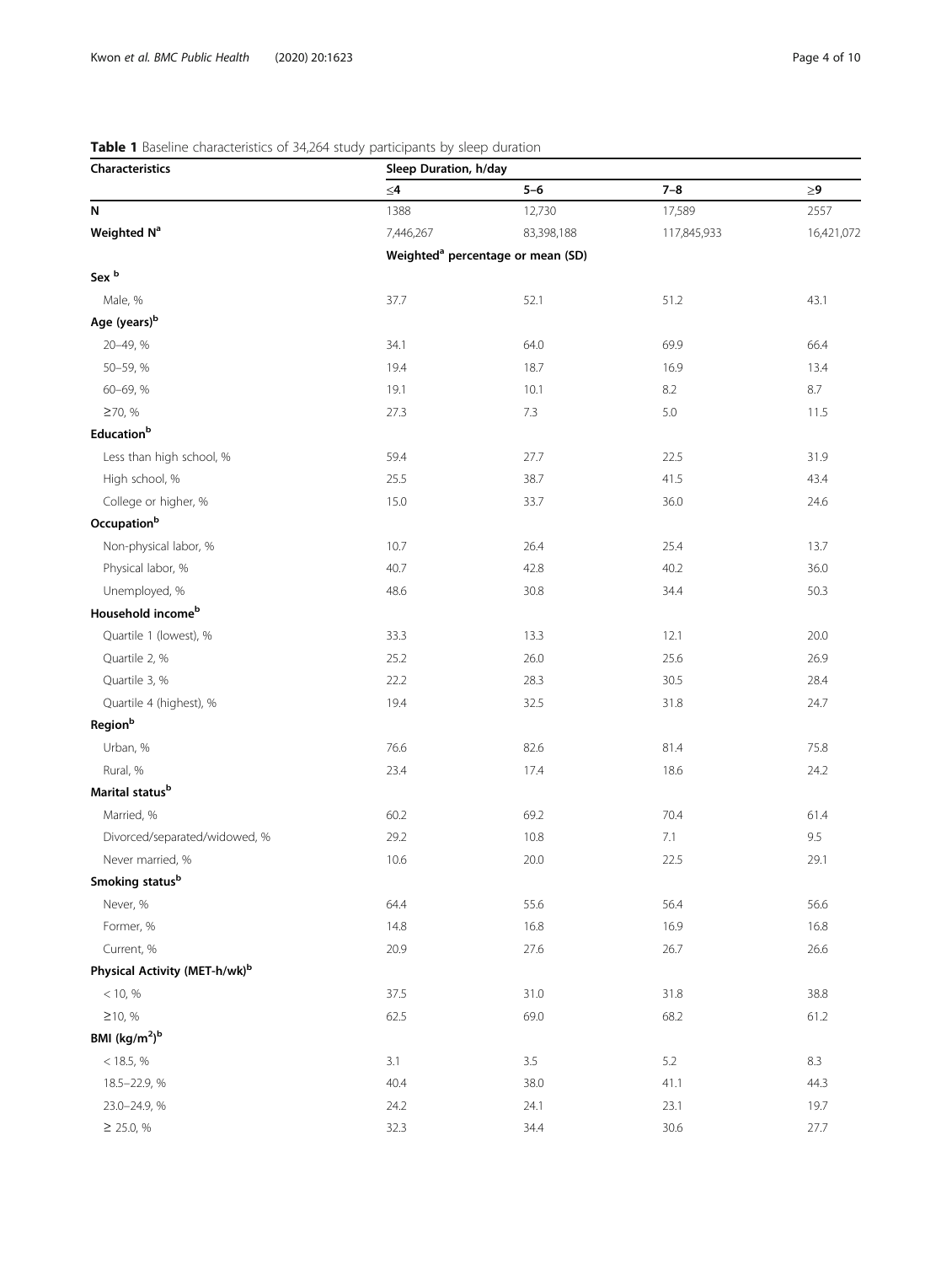| Characteristics                       | Sleep Duration, h/day |            |            |            |  |
|---------------------------------------|-----------------------|------------|------------|------------|--|
|                                       | $\leq$ 4              | $5 - 6$    | $7 - 8$    | $\geq$ 9   |  |
| Alcohol drinking <sup>b</sup>         |                       |            |            |            |  |
| Non-drinkers, %                       | 36.9                  | 21.8       | 20.3       | 23.5       |  |
| glass/day (among drinkers), mean (SD) | 1.03(0.06)            | 1.09(0.02) | 1.00(0.01) | 0.97(0.04) |  |
| Self-rated health <sup>b</sup>        |                       |            |            |            |  |
| Very good, %                          | 4.6                   | 4.6        | 5.0        | 4.2        |  |
| Good, %                               | 21.5                  | 32.8       | 35.3       | 28.8       |  |
| Fair, %                               | 44.5                  | 47.1       | 46.6       | 46.3       |  |
| Poor, %                               | 29.3                  | 15.4       | 13.1       | 20.6       |  |
| Metabolic Syndrome <sup>b</sup>       |                       |            |            |            |  |
| Present, %                            | 36.3                  | 25.4       | 22.9       | 24.1       |  |
| Absent, %                             | 63.6                  | 74.5       | 77.0       | 75.9       |  |
| Missing, %                            | 0.1                   | 0.1        | 0.1        | 0          |  |

**Table 1** Baseline characteristics of 34,264 study participants by sleep duration (Continued)

a<br>Weighted percentage and N were estimated by accounting for complex sampling design (strata, cluster, sampling weight)

<sup>b</sup>P-value < 0.01. P-value was estimated using F test for ANOVA

with ≤4 and ≥9 h/day sleep were more likely to be female, older, and unemployed and to have poor self-rated health, lower household income, and completed less than high school education.

Compared with  $7-8 h/day$  of sleep, both short ( $\leq 4 h$ / day: HR = 1.05, 95% CI = 0.79–1.39) and long sleep  $(≥9)$ h/day: HR =  $1.47$ ,  $95\%$  CI =  $1.15-1.87$ ) were associated with increased all-cause mortality (Table [2\)](#page-5-0). The lowest all-cause mortality was observed at 5–6 h/day sleep. After additional adjustment for self-rated health, the positive association with short sleep disappeared (HR = 0.99, 95% CI =  $0.75-1.32$ ) while the association with long sleep was only slightly attenuated  $(≥9 h/day: HR = 1.38,$ 95% CI = 1.08–1.76). After further adjustment for metabolic syndrome, a potential mediator, the associations did not change (≥9 vs. 7–8 h/day: HR = 1.37, 95% CI = 1.08–1.75) (Table [2\)](#page-5-0). Results from spline analysis did not find an evidence for nonlinear relationship between sleep duration and all-cause mortality (p-nonlinearity  $=$ 0.26) (Fig. [1](#page-5-0)). Based on the linear model, every 1-h/day increase in sleep duration was associated with a 7% increased all-cause mortality  $(95\% \text{ CI} = 1.02 - 1.12)$ .

Table [2](#page-5-0) also shows the associations with diseasespecific mortality. Long sleep  $(≥9$  vs.  $7-8$  h/day) was nonsignificantly positively associated with both cancer mortality (HR = 1.30, 95% CI = 0.86–1.98) and CVD mortality (HR = 1.27, 95% CI = 0.73–2.21). After additional adjustment for self-rated health, both associations were attenuated (cancer mortality:  $HR = 1.24$ , 95% CI = 0.81–1.89; CVD mortality: HR = 1.19, 95% CI = 0.68– 2.06). The positive associations between long sleep and disease-specific mortality did not change after adjustment for metabolic syndrome. Short sleep  $(\leq 4 \text{ vs. } 7-8 \text{ h})$ day) was nonsignificantly inversely associated with both

cancer (HR =  $0.75$ , 95% CI =  $0.47-1.18$ ) and CVD mortality  $(HR = 0.73, 95\% \text{ CI} = 0.41 - 1.30)$ . Results from spline analyses of disease-specific mortality are presented in Supplementary Figure [1](#page-8-0) (cancer mortality; p-nonline-arity = 0.94) and [2](#page-8-0) (CVD mortality; *p*-nonlinearity = 0.79). Although the confidence intervals were wide, the shape of the curves from cancer- and CVD-mortality were similar to that from all-cause mortality, showing an increasing mortality at longer sleep duration.

In subgroup analyses, the overall associations tended to be stronger in younger participants (age < 65 vs. ≥65 years), women (vs. men), and those with college or higher (vs. less than high school) education (Table [3](#page-6-0)). There was statistically significant positive associations of long sleep with all-cause mortality in participants aged  $<$  65 years (HR = 1.58, 95% CI = 1.00–2.48) and in unemployed participants  $(HR = 1.52, 95\% \text{ CI} = 1.13-2.04)$ . However, none of the interaction terms were statistically significant (*p*-interaction≥0.39).

In sensitivity analyses, similar results were found after excluding deaths occurred during the first 2 years of follow-up (with time-lagged analysis) and after restricting to those with ≥5 years of follow-up (data not shown).

#### **Discussion**

In this study, we observed the lowest mortality at 5–6 h/ day sleep. Compared with  $7-8$  h/day of sleep, short ( $\leq 4$ ) h/day) and long (≥9 h/day) sleep were associated with a 5% and 47% increased all-cause mortality, respectively. Our findings are consistent with previous studies that reported increased mortality associated with both short and long sleep [[14,](#page-9-0) [17,](#page-9-0) [22](#page-9-0), [29](#page-9-0)–[31](#page-9-0)]. However, the risk estimates from our study are somewhat smaller for short sleep but larger for long sleep than those from another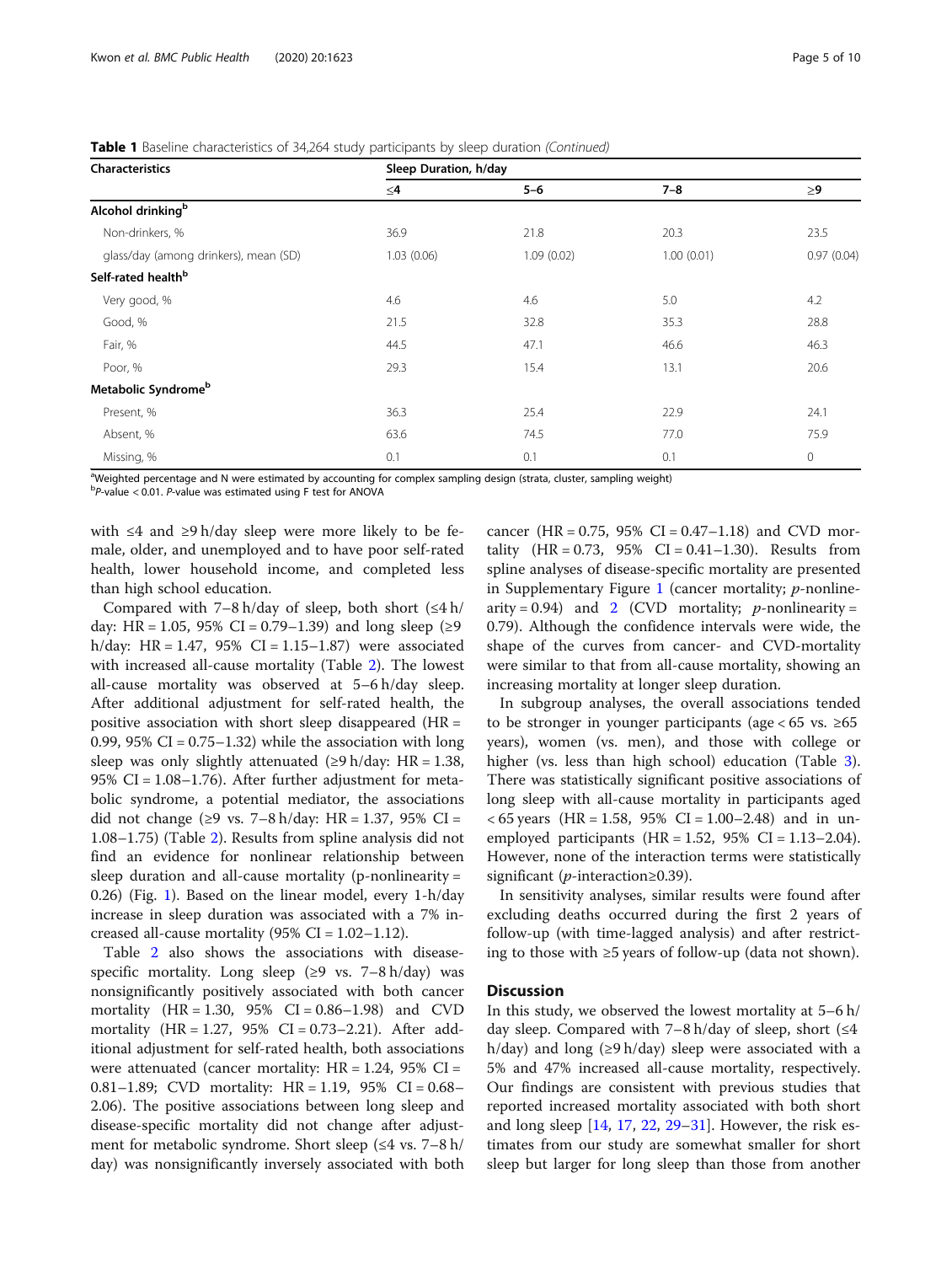<span id="page-5-0"></span>

| Table 2 Multivariable (MV)-adjusted hazard ratio (HR) and 95% confidence intervals (CI) for the associations of sleep duration with |  |  |
|-------------------------------------------------------------------------------------------------------------------------------------|--|--|
| all-cause and disease-specific mortality                                                                                            |  |  |

| Sleep Duration,<br>h/day | Death/Person- | Weighted <sup>a</sup><br>Death/Person-<br>year | HR (95% CI)              |                                         |                                                                 |  |  |
|--------------------------|---------------|------------------------------------------------|--------------------------|-----------------------------------------|-----------------------------------------------------------------|--|--|
|                          | year          |                                                | MV-adjusted <sup>b</sup> | $MV^b$ + self-rated health <sup>c</sup> | $MV^b$ + self-rated health +<br>metabolic syndrome <sup>d</sup> |  |  |
| All-cause mortality      |               |                                                |                          |                                         |                                                                 |  |  |
| $\leq 4$                 | 102/7177      | 420,860/39,161,266                             | $1.05(0.79 - 1.39)$      | $0.99(0.75 - 1.32)$                     | $1.00(0.75 - 1.32)$                                             |  |  |
| $5 - 6$                  | 338/66,585    | 1,542,062/443,499,465                          | $0.91(0.76 - 1.09)$      | $0.90(0.75 - 1.08)$                     | $0.90(0.75 - 1.09)$                                             |  |  |
| $7 - 8$                  | 431/93,979    | 2,039,248/637,540,363                          | 1.00 (Referent)          | 1.00 (Referent)                         | 1.00 (Referent)                                                 |  |  |
| $\geq 9$                 | 157/13,699    | 701,830/89,456,218                             | $1.47(1.15 - 1.87)$      | $1.38(1.08 - 1.76)$                     | $1.37(1.08 - 1.75)$                                             |  |  |
| <b>Cancer mortality</b>  |               |                                                |                          |                                         |                                                                 |  |  |
| $\leq 4$                 | 29/7177       | 96,071/39,161,266                              | $0.75(0.47 - 1.18)$      | $0.71(0.45 - 1.14)$                     | $0.72(0.45 - 1.14)$                                             |  |  |
| $5 - 6$                  | 119/66,585    | 500,703/443,499,465                            | $0.83(0.60 - 1.14)$      | $0.82(0.60 - 1.14)$                     | $0.83(0.60 - 1.14)$                                             |  |  |
| $7 - 8$                  | 159/93,979    | 730,251/637,540,363                            | 1.00 (Referent)          | 1.00 (Referent)                         | 1.00 (Referent)                                                 |  |  |
| $\geq 9$                 | 45/13,699     | 203,146/89,456,218                             | $1.30(0.86 - 1.98)$      | $1.24(0.81 - 1.89)$                     | $1.23(0.81 - 1.88)$                                             |  |  |
| Cardiovascular mortality |               |                                                |                          |                                         |                                                                 |  |  |
| $\leq$ 4                 | 18/7177       | 69,771/39,161,266                              | $0.73(0.41 - 1.30)$      | $0.68(0.38 - 1.20)$                     | $0.67(0.38 - 1.20)$                                             |  |  |
| $5 - 6$                  | 72/66,585     | 359,165/443,499,465                            | $1.04(0.72 - 1.50)$      | $1.02(0.70 - 1.49)$                     | $1.04(0.71 - 1.53)$                                             |  |  |
| $7 - 8$                  | 100/93,979    | 398,680/637,540,363                            | 1.00 (Referent)          | 1.00 (Referent)                         | 1.00 (Referent)                                                 |  |  |
| $\geq 9$                 | 26/13,699     | 135,659/89,456,218                             | $1.27(0.73 - 2.21)$      | $1.19(0.68 - 2.06)$                     | $1.20(0.69 - 2.10)$                                             |  |  |

a<br>Weighted deaths and person-years were estimated by accounting for complex sampling design (strata, cluster, sampling weight)

b MV-adjusted model included age (in month, as time metameter), sex (male, female), marital status (married, divorced/separated/widowed, never married), education (less than high school, high school, college or higher), occupation (non-physical labor, physical labor, unemployed), household income (quartiles), region (rural, urban), smoking status (never, former, current), physical activity (< 10, ≥10 MET-h/wk), body mass index (< 18.5, 18.5–22.9, 23.0–24.9, ≥25.0 kg/m<sup>2</sup>), and alcohol drinking (glass/day)

<sup>c</sup>Additionally included self-rated health (very good, good, fair, poor)

d<br>Additionally included self-rated health (very good, good, fair, poor) and metabolic syndrome (present, absent, missing)

Note: All models were accounted for complex sampling design (sampling weight, cluster, strata)

Abbreviations: CI confidence interval, HR hazard ratio, MV multivariable



current), physical activity (< 10, ≥10 MET-h/wk), body mass index (< 18.5, 18.5–22.9, 23.0–24.9, ≥25.0 kg/m<sup>2</sup>), and alcohol drinking (glass/day) Note: Hazard ratios are indicated by solid lines and 95% confidence intervals by shaded areas. Restricted cubic spline models were performed with 5 knots placed at 5th, 35th, 50th, 65th, and 95th percentile of sleep duration (h/day) distribution. A reference point was 7 h/day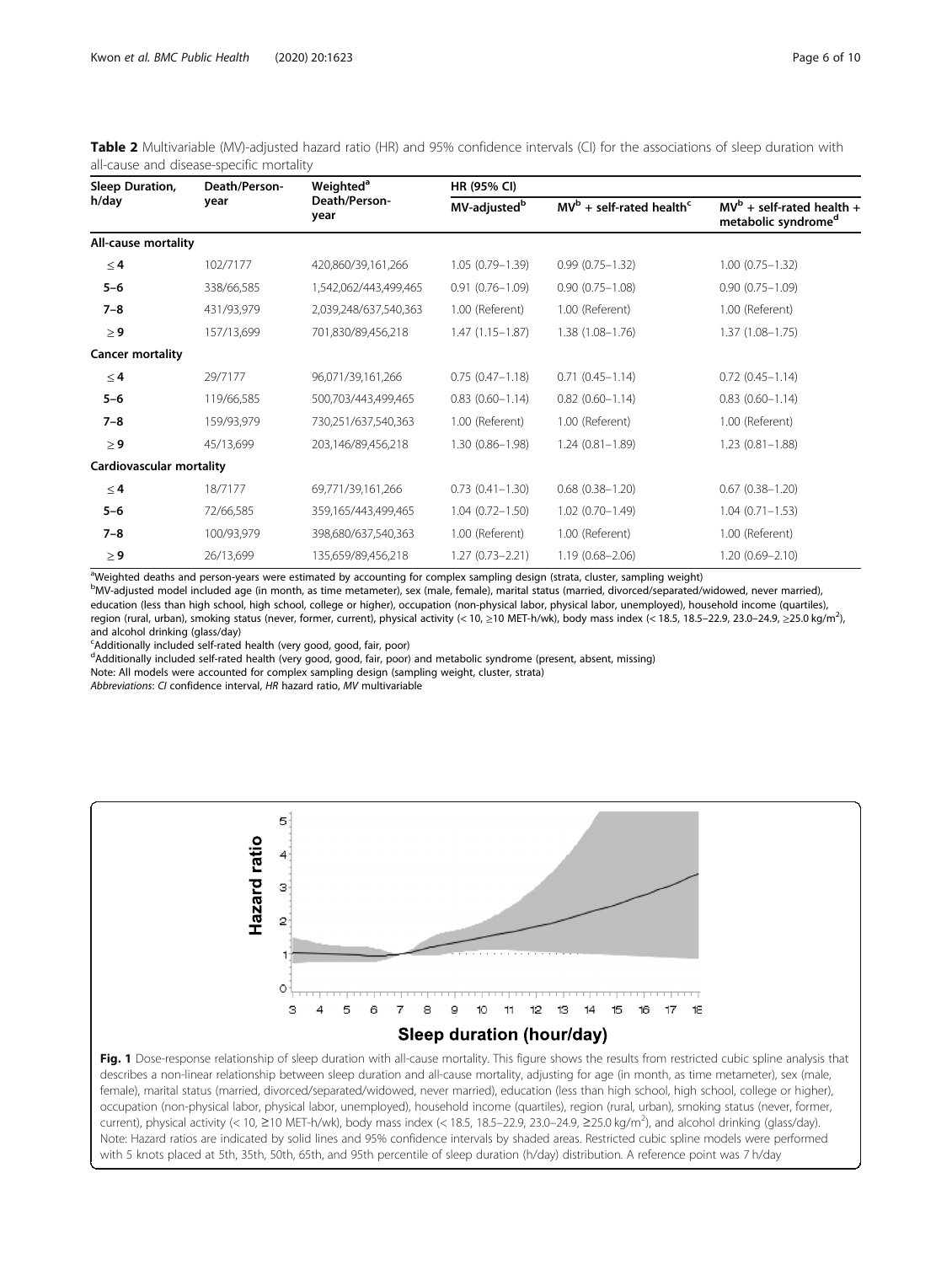|                       |                       |                                             | HR (95% CI)           |                                                                        |         |                                                                         |               |  |  |
|-----------------------|-----------------------|---------------------------------------------|-----------------------|------------------------------------------------------------------------|---------|-------------------------------------------------------------------------|---------------|--|--|
|                       | Death/Person-<br>year | Weighted <sup>a</sup> Death/<br>Person-year | Sleep duration, h/day |                                                                        |         |                                                                         | P-interaction |  |  |
|                       |                       |                                             | $\leq$ 4              | $5 - 6$                                                                | $7 - 8$ | $\geq 9$                                                                |               |  |  |
| Age                   |                       |                                             |                       |                                                                        |         |                                                                         |               |  |  |
| $<$ 65 years          | 285/148,367           | 1,773,342/1,085,263,610                     |                       |                                                                        |         | 1.46 (0.75-2.83) 0.87 (0.64-1.20) 1.00 (Referent) 1.58 (1.00-2.48) 0.56 |               |  |  |
| $\geq 65$ years       | 743/33,073            | 2,930,659/124,393,702                       |                       | $0.86$ (0.64-1.15) $0.87$ (0.71-1.07) 1.00 (Referent) 1.27 (0.97-1.67) |         |                                                                         |               |  |  |
| Sex                   |                       |                                             |                       |                                                                        |         |                                                                         |               |  |  |
| Male                  | 620/77,615            | 2,913,160/611,437,975                       |                       |                                                                        |         | 1.06 (0.69-1.64) 0.99 (0.79-1.24) 1.00 (Referent) 1.35 (0.96-1.89) 0.69 |               |  |  |
| Female                | 408/103,824           | 1,790,841/598,219,336                       |                       | 0.97 (0.66-1.45) 0.78 (0.59-1.03) 1.00 (Referent) 1.43 (0.99-2.06)     |         |                                                                         |               |  |  |
| <b>Education</b>      |                       |                                             |                       |                                                                        |         |                                                                         |               |  |  |
| Less than High school | 782/48,304            | 3,343,865/317,448,992                       |                       |                                                                        |         | 0.94 (0.71-1.26) 0.92 (0.74-1.14) 1.00 (Referent) 1.39 (1.06-1.81) 0.89 |               |  |  |
| High school           | 128/35,469            | 963,827/489,412,883                         |                       | 1.20 (0.45-3.23) 0.83 (0.55-1.28) 1.00 (Referent) 1.23 (0.63-2.39)     |         |                                                                         |               |  |  |
| College or higher     | 118/97,668            | 396,310/402,795,436                         |                       | 2.02 (0.61-6.69) 0.87 (0.50-1.54) 1.00 (Referent) 1.75 (0.62-4.95)     |         |                                                                         |               |  |  |
| Occupation            |                       |                                             |                       |                                                                        |         |                                                                         |               |  |  |
| Non-physical labor    | 47/38,660             | 269,418/293,918,617                         |                       |                                                                        |         | 2.36 (0.42-3.36) 0.69 (0.37-1.31) 1.00 (Referent) 0.43 (0.04-4.42) 0.39 |               |  |  |
| Physical labor        | 357/73,971            | 1,662,546/494,418,683                       |                       | 1.25 (0.71-2.20) 0.92 (0.67-1.26) 1.00 (Referent) 1.16 (0.73-1.84)     |         |                                                                         |               |  |  |
| Unemployed            | 624/68,809            | 2,772,037/421,320,011                       |                       | 0.92 (0.67-1.27) 0.89 (0.72-1.12) 1.00 (Referent) 1.52 (1.13-2.04)     |         |                                                                         |               |  |  |

<span id="page-6-0"></span>Table 3 Multivariable-adjusted hazard ratios (HRs) and 95% confidence intervals (CIs) for the associations between sleep duration and all-cause mortality, stratified by demographic and socioeconomic factors

a<br>Weighted deaths and person-years were estimated by accounting for complex sampling design (strata, cluster, sampling weight)

All models were accounted for complex sampling design (sampling weight, cluster, strata) and included age (in month, as time metameter), sex (male, female), marital status (married, divorced/separated/widowed, never married), education (less than high school, high school, college or higher), occupation (non-physical labor, physical labor, unemployed), household income (quartiles), region (rural, urban), smoking status (never, former, current), physical activity (< 10, ≥10 MET-h/ wk), body mass index (< 18.5, 18.5–22.9, 23.0–24.9, ≥25.0 kg/m<sup>2</sup>), alcohol drinking (glass/day), and self-rated health (very good, good, fair, poor) P-interaction was estimated using Wald test for product terms

Abbreviations: CI confidence interval, HR hazard ratio, MV multivariable

study conducted in Koreans with longer follow-up (average follow-up of 9.4 years; 21% and 36% increased mortality associated with  $\leq 5$  and  $\geq 10$  vs. 7 h/day, respectively) [[22\]](#page-9-0). Possible explanations for the variation in magnitude of associations across studies are the differences in length of follow-up, population characteristics (e.g., age, genetic predisposition), and methodological issues (e.g., inadequate control for confounding). In our study, we excluded participants with a prior diagnosis of CVD or cancer at baseline to reduce confounding by preexisting diseases. We also observed that the associations were attenuated after adjustment for self-rated health, including disappearance of positive association with short sleep, suggesting that the sleepmortality association can be overestimated in studies that failed to control for subclinical diseases. Some health conditions may influence individual's quantity and quality of sleep years before they can be clinically diagnosed. Similarly, other studies have also shown the attenuation in associations after excluding individuals with poor health conditions at baseline [\[2](#page-8-0), [18](#page-9-0), [32\]](#page-9-0).

In the present study, we observed a stronger positive association with long sleep than with short sleep. In a previous meta-analysis [\[17\]](#page-9-0), Asian cohorts showed higher mortality risk associated with long sleep compared with those from other populations, suggesting that long sleep may be more harmful in Asians. When we stratified by age in the present study, in older population (aged ≥65 years) the positive association was found with long sleep only, whereas in younger population (< 65 years) both short and long sleep were positively associated with mortality. Consistently, other studies of elderly population found a positive association with long sleep and no association with short sleep [\[2,](#page-8-0) [18](#page-9-0), [33](#page-9-0)], whereas a study that was conducted among middle-aged men in Korea found a positive association with short sleep ( $\leq$ 5 h/day) only [\[34\]](#page-9-0). The lack of positive association with short sleep in older population (in contrast to younger population) may be possibly due to the physiological differences that requires shorter sleep in older adults as a natural process of aging [[35,](#page-9-0) [36\]](#page-9-0). The optimal sleep duration may vary by age. Because participants were not explicitly asked to include nap time in their reports of daily sleep duration, it is also possible that participants who reported to have short sleep duration may already have adequate sleep from a nap, contributing to underestimation of positive association between short sleep and mortality in our study. As nap time may vary by age and differentially influence mortality [[37](#page-9-0)], further studies are needed to investigate the differences in associations between younger and older adults after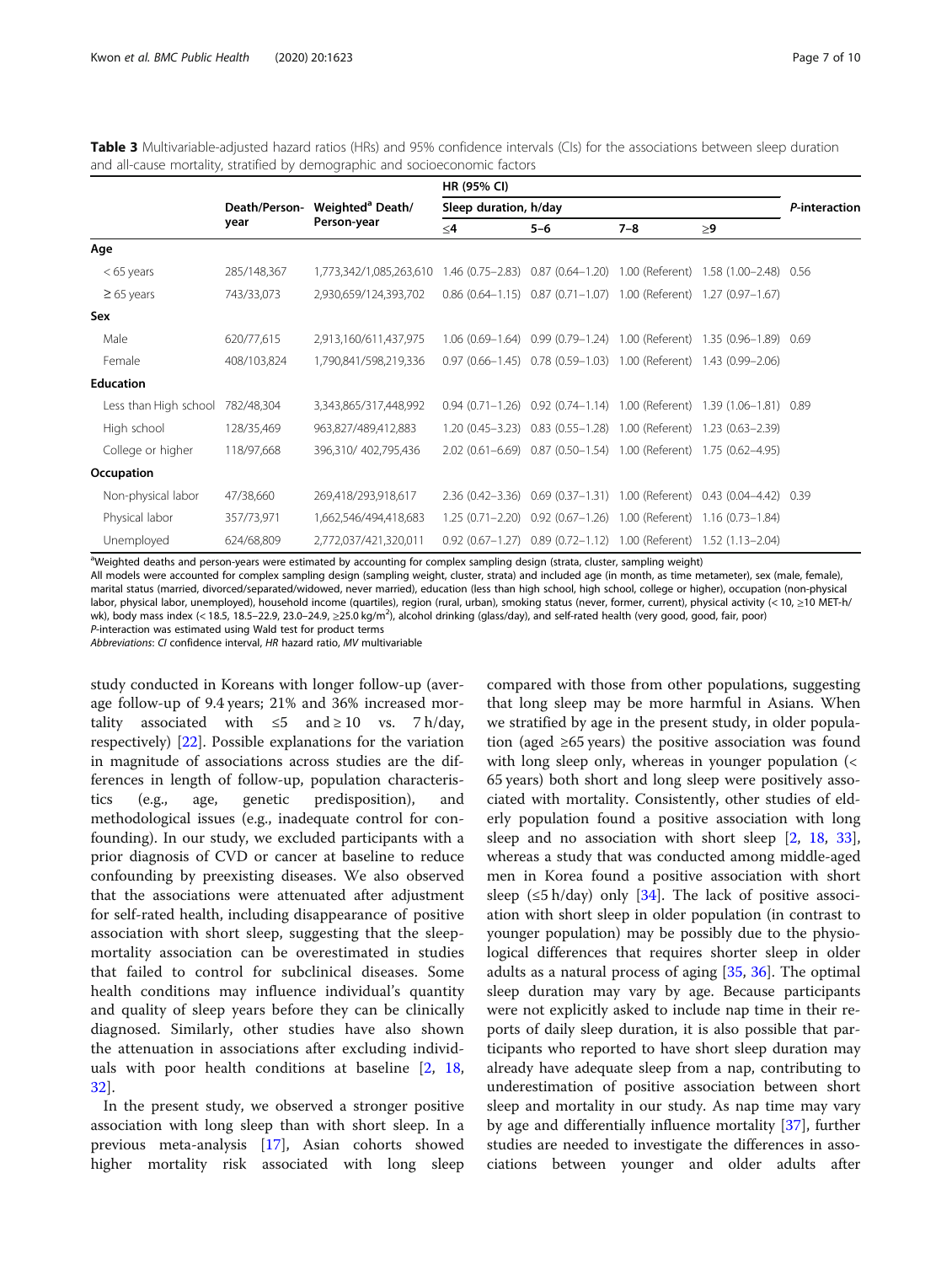accounting for nap time. Further, studies also suggested that the associations with sleep duration may vary by sex. Consistent with prior studies, we observed stronger associations in women (43% vs. 35% increased mortality associated with long sleep in women vs. men) [\[22](#page-9-0), [38](#page-9-0)]. However, little is known about the sex differences in optimal sleep duration. Further studies are needed to confirm our results and clarify the biological underpinnings of sex differences.

When we examined the associations by causes of death, long sleep was associated with a nonsignificant 30% increased cancer mortality, similar to the findings from another Korean cohort [[22\]](#page-9-0). Other studies from Asian cohorts (Chinese, Japanese) also showed an increased cancer mortality at  $\geq 10$  h/day sleep [[18](#page-9-0), [38](#page-9-0)]. However, a study from the US did not find an association with cancer mortality [[30\]](#page-9-0). Because sleep duration may be differentially associated with specific cancer types [\[9](#page-8-0)], the variation in results across geographic regions may be partly due to the distribution of specific cancer deaths in the population. Given the limited number of cancer deaths, we were not able to investigate the associations by different cancer types in the present study. With CVD mortality, we also observed a similar nonsignificant positive association (27% increased CVD mortality) with long sleep. Our findings somewhat disagree with previous studies [[18,](#page-9-0) [22,](#page-9-0) [30,](#page-9-0) [38,](#page-9-0) [39\]](#page-9-0) which reported an increased CVD mortality associated with both short and long sleep. As a previous meta-analysis found a positive association with short sleep when specific CVD type (stroke, coronary heart disease) was examined but not when total CVD was examined [[40\]](#page-9-0), the association with short sleep may be specific to certain CVD type. Because we had limited number of disease-specific deaths, it is also possible that we did not have sufficient power to detect differences in disease-specific mortality.

There are several biological mechanisms that could explain the association between sleep duration and mortality. Suboptimal sleep duration may increase the risk of CVD, obesity, and diabetes though inflicting physiologic stress (neuroendocrine stress system) and influencing immune system [[4,](#page-8-0) [11\]](#page-9-0). Sleep patterns can also influence brain responses to secrete proinflammatory cytokines [[1\]](#page-8-0). Sleep deprivation also alters glucose metabolism and decreases energy expenditure [[6\]](#page-8-0), leading to an increased risk of obesity and diabetes. The biological mechanisms of long sleep are yet unclear but there are many potential pathways including sleep fragmentation, fatigue, impaired immune function, inflammation, photoperiodic abnormalities, depression, and an increase risk of heart disease and frailty [\[33,](#page-9-0) [41,](#page-9-0) [42\]](#page-9-0). In our study, we observed that the positive association between long sleep and mortality persisted after adjustment for metabolic syndrome, supporting the role of other mechanisms that are not related to metabolic syndrome and the related cardiometabolic profiles. Long sleepers inevitably have a shorter awake time, decreasing chance to engage in an activity with beneficial effects (e.g., exercise), and therefore may harbor poor health conditions [\[41\]](#page-9-0). In our data, long sleepers were also less likely to meet the physical activity guidelines than average sleepers. Further, long sleep may also indicate poor sleep quality such as sleep fragmentation [[41](#page-9-0)]. In many cohorts including ours, data on sleep quality as well as sleep disorders were not available and thus further studies are needed to investigate the role of sleep quality in the relationship with mortality.

We acknowledge several limitations of this study. First, sleep duration was self-reported via health interview and thus our exposure data are prone to measurement error. However, a previous validation study reported a moderate correlation ( $r = 0.47$ ) between self-reported and measured sleep duration [[43](#page-9-0)] and, in our prospective analysis, the measurement error is likely to be non-differential, possibly contributing to underestimation of the association [[18](#page-9-0)]. Previous studies that measured sleep duration using actigraph (accelerometer) found similar results but the lowest mortality was observed at a shorter sleep than those reported from the self-reported data [\[16\]](#page-9-0). Second, we used the exposure data on average duration of sleep during the past year. Due to lack of data, we were not able to examine the influence of nap time, as well as the differences between weekday vs. weekend sleep duration. Our survey also did not collect information on sleep quality [[44](#page-9-0)] and sleep disorder [\[45](#page-9-0)] and thus we were not able to account for these variables in our analysis. Individuals with sleep disorder such as sleep apnea and insomnia are more likely to have shorter sleep duration [\[46,](#page-9-0) [47\]](#page-9-0) and higher risk of all-cause mortality [\[46](#page-9-0)–[50](#page-9-0)]. Therefore, failure to take account of diagnosis and treatment of sleep disorder may lead to overestimation of positive association between short sleep and mortality. In our study, we adjusted for self-rated health to reduce bias due to any health-related sleep deprivation and observed that the association with short sleep disappeared after the adjustment. Other studies also suggested an attenuated association between short sleep and mortality after accounting for sleep quality, use of hypnotics  $[31]$  $[31]$  $[31]$ , and insomnia  $[51]$  $[51]$  $[51]$ . Third, as the survey was conducted once at baseline, we were not able to account for changes in exposure and covariate status during the follow-up. Lastly, our study included an average of 6.3 years of follow-up (up to 9.5 years). With limited followup and number of deaths, some stratified analyses did not have sufficient power to detect a small difference.

Despite the limitations, there are several strengths in our study. First, using a prospective study design, we reduced the possibility of recall bias. Second, we reduced possible bias due to preexisting diseases by excluding individuals with a history of CVD or cancer at baseline,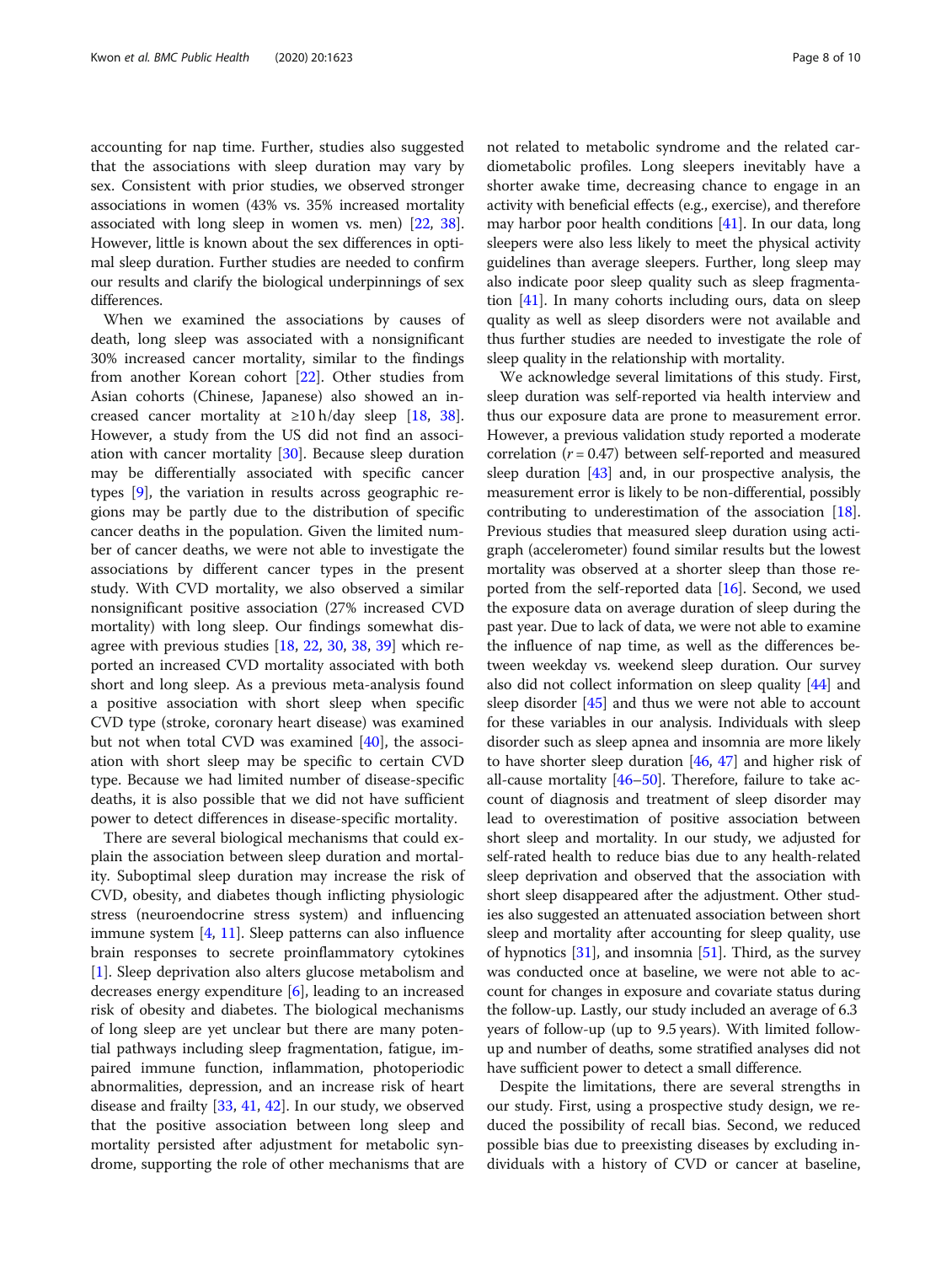<span id="page-8-0"></span>excluding individuals who died during the first 2 years of follow-up (with time-lagged analysis), and additionally adjusting for poor self-rated health. In these sensitivity analyses, our results were shown robust. Third, we reduced confounding by careful adjustment for a range of covariates, including demographic characteristics and lifestyle factors. Lastly, our study population was a nationally representative sample of Korean adults and thus our results are likely to be generalizable to the general Korean population.

#### Conclusion

In summary, our study found a positive association between long sleep and all-cause mortality in Korean adults. While obesity, physical inactivity, alcohol drinking, and smoking have been the main focus of many behavioral interventions, our findings suggest that sleep duration may be another risk factor that needs to be targeted for effective prevention of chronic diseases and premature deaths. However, given our limited sample size and follow-up, further studies are needed to confirm our results. Additionally, potential confounders such as sleep quality and daytime sleep should be considered in future studies.

#### Supplementary Information

Supplementary information accompanies this paper at [https://doi.org/10.](https://doi.org/10.1186/s12889-020-09720-3) [1186/s12889-020-09720-3](https://doi.org/10.1186/s12889-020-09720-3).

Additional file 1: Supplementary Figure 1. Non-linear relationship of sleep duration with cancer mortality. This figure shows the results from spline analysis that describes a non-linear relationship between sleep duration and cancer mortality, adjusting for age (in month, as time metameter), sex (male, female), marital status (married, divorced/separated/ widowed, never married), education (less than high school, high school, college or higher), occupation (non-physical labor, physical labor, unemployed), household income (quartiles), region (rural, urban), smoking status (never, former, current), physical activity (< 10, ≥10 MET-h/wk), body mass index (< 18.5, 18.5–22.9, 23.0–24.9,  $\geq$ 25.0 kg/m<sup>2</sup>), and alcohol drinking (glass/day).

Additional file 2: Supplementary Figure 2. Non-linear relationship of sleep duration with CVD mortality. This figure shows the results from spline analysis that describes a non-linear relationship between sleep duration and cancer mortality, adjusting for age (in month, as time metameter), sex (male, female), marital status (married, divorced/separated/ widowed, never married), education (less than high school, high school, college or higher), occupation (non-physical labor, physical labor, unemployed), household income (quartiles), region (rural, urban), smoking status (never, former, current), physical activity (< 10, ≥10 MET-h/wk), body mass index (< 18.5, 18.5–22.9, 23.0–24.9,  $\geq$ 25.0 kg/m<sup>2</sup>), and alcohol drinking (glass/day).

#### Abbreviations

BMI: Body mass index; CI: Confidence interval; CVD: Cardiovascular disease; HDL: High-density lipoprotein; HR: Hazard ratio; KCDC: Korea Centers for Disease Control and Prevention; KNHANES: Korea National Health and Nutrition Examination Survey; MET: Metabolic equivalent task

#### Acknowledgements

This work was supported by the pilot study of the 「Korea National Health and Nutrition Examination Survey linked Cause of Death data」 by the Korea Centers for Disease Control and Prevention.

#### Authors' contributions

SK and HL performed statistical analyses, interpreted the data, and drafted the manuscript. JL, SC, and MS made substantial contributions to interpretation of data and revision of the manuscript. HO designed and conducted the research and made substantial contributions to statistical analysis, interpretation of data, and critical revision and editing of the manuscript. All authors revised manuscript for important intellectual content and gave final approval of the version to be published.

#### Funding

H.O. and S.K. were supported by the National Research Foundation of Korea (NRF) grants (2019R1G1A1004227, 2019S1A3A2099973) and Korea University Grant (K1808781). The funders were not involved in the study design or data analysis and the views expressed in this publication are those of the authors.

#### Availability of data and materials

The datasets supporting the conclusions of this article are available from the KCDC on reasonable request. The KNHANES datasets and corresponding survey questionnaires are publicly available at <https://knhanes.cdc.go.kr>. The 「Korea National Health and Nutrition Examination Survey linked Cause of death data」 are available with permission of KCDC.

#### Ethics approval and consent to participate

All participants provided informed consent in written form and the survey was approved by the Ethics Committee of the KCDC (2007-02CON-04-P 2008-04EXP-01-C, 2009-01COM-03-2C, 2010-02CON-21-C, 2011-02CON-06-C, 2012-01EXP-01-2C, 2013-07CON-03-4C, and 2013-12EXP-03-5C).

#### Consent for publication

Not applicable.

#### Competing interests

The authors declare no conflict of interests.

#### Author details

<sup>1</sup>Interdisciplinary Program in Precision Public Health, Department of Public Health Science, Graduate School of Korea University, 145 Anam-ro, Hana Science Building B, Seongbuk-gu, Seoul, Republic of Korea. <sup>2</sup>Department of Statistics, Graduate School of Korea University, 145 Anam-ro, Woodang Hall, Seongbuk-gu, Seoul, Republic of Korea. <sup>3</sup>Department of Health Policy and Management, College of Health Science, Korea University, Seoul, Republic of Korea. <sup>4</sup> Department of Biosystems and Biomedical Sciences, College of Health Science, Korea University, Seoul, Republic of Korea.

#### Received: 11 February 2020 Accepted: 16 October 2020 Published online: 28 October 2020

#### References

- 1. Krueger JM, Majde JA. Humoral links between sleep and the immune system: research issues. Ann N Y Acad Sci. 2003;992:9–20.
- 2. Mesas AE, Lopez-Garcia E, Leon-Munoz LM, Guallar-Castillon P, Rodriguez-Artalejo F. Sleep duration and mortality according to health status in older adults. J Am Geriatr Soc. 2010;58(10):1870–7.
- 3. Gorsheleva LS. Effect of prolonged sleep on changes of the higher nervous function produced by staphylococcal toxin in rats. Zh Vyssh Nerv Deiat Im I P Pavlova. 1951;1(3):423–35.
- 4. Miller MA, Cappuccio FP. Inflammation, sleep, obesity and cardiovascular disease. Curr Vasc Pharmacol. 2007;5(2):93–102.
- 5. Somers VK, Dyken ME, Mark AL, Abboud FM. Sympathetic-nerve activity during sleep in normal subjects. N Engl J Med. 1993;328(5):303–7.
- 6. Knutson KL, Spiegel K, Penev P, Van Cauter E. The metabolic consequences of sleep deprivation. Sleep Med Rev. 2007;11(3):163–78.
- 7. Shan Z, Ma H, Xie M, Yan P, Guo Y, Bao W, Rong Y, Jackson CL, Hu FB, Liu L. Sleep duration and risk of type 2 diabetes: a meta-analysis of prospective studies. Diabetes Care. 2015;38(3):529–37.
- 8. Daghlas I, Dashti HS, Lane J, Aragam KG, Rutter MK, Saxena R, Vetter C. Sleep duration and myocardial infarction. J Am Coll Cardiol. 2019;74(10):1304–14.
- 9. Chen Y, Tan F, Wei L, Li X, Lyu Z, Feng X, Wen Y, Guo L, He J, Dai M, et al. Sleep duration and the risk of cancer: a systematic review and meta-analysis including dose-response relationship. BMC Cancer. 2018;18(1):1149.